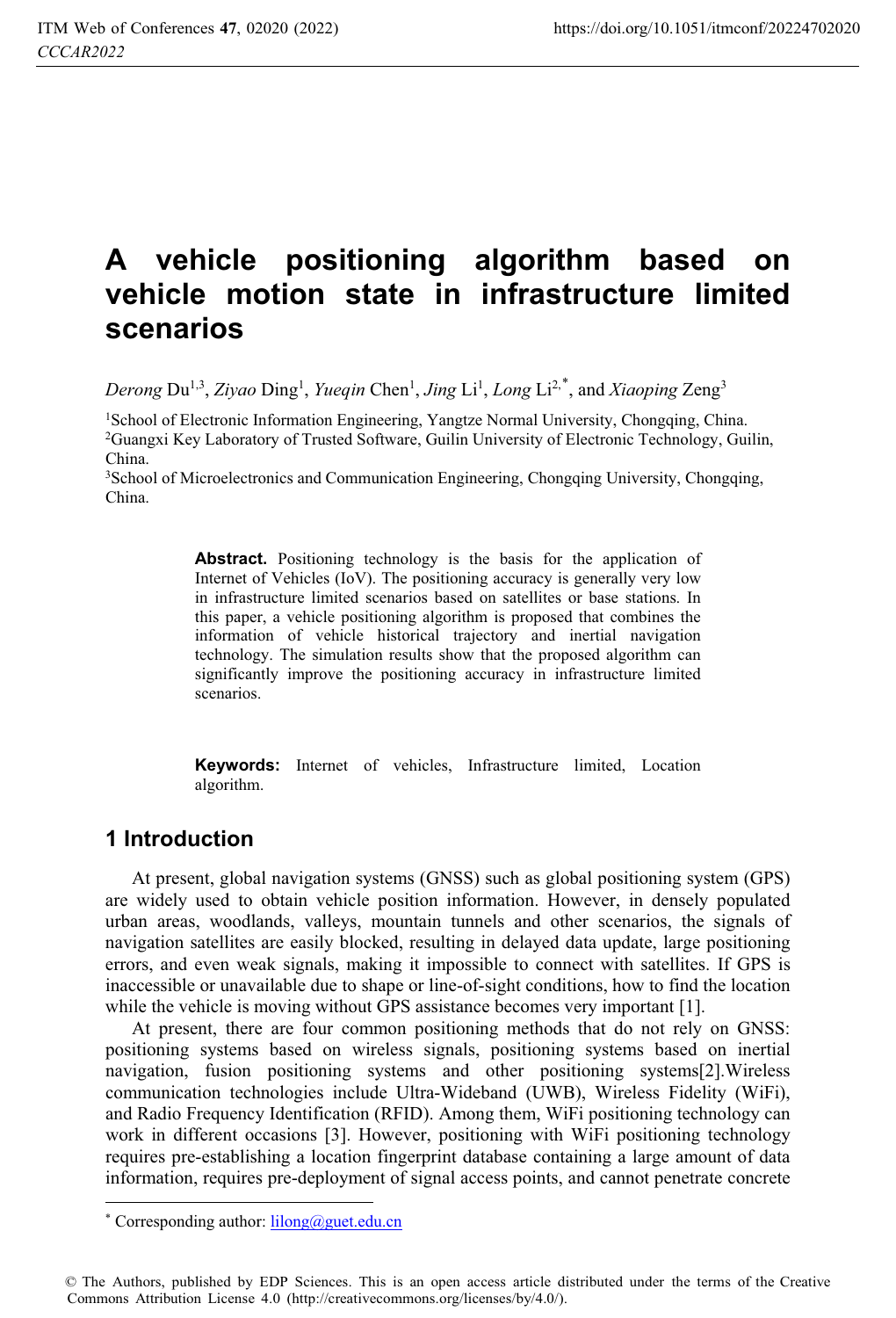buildings or basements. Therefore, it cannot be applied to GNSS blind spot positioning [3][4]. RFID technology has ready-made infrastructure, low-cost tags and identification functions, and positioning is easy to implement, but it is susceptible to multipath interference, the accuracy is limited to meters, the positioning accuracy is difficult to be improved, and it is difficult to be used for GNSS blind spot positioning.[5].UWB technology has strong anti-multipath interference capabilities[6], extremely low power spectral density and spectrum reuse characteristics[7], and has good effects in many cases where the line of sight is blocked by objects. However, UWB-based positioning needs to complete positioning on a pre-deployed base station, so it cannot meet the positioning needs of the blind area. The inertial navigation and positioning system uses inertial sensors such as acceleration sensors and gyroscopes in the inertial measurement unit (IMU) to obtain the acceleration, angle and other information in real time to estimate the position of the sensor if the initial position is known [8][9]. The advantage of this method is that without deploying a positioning base station, inertial sensors can be used to obtain a more accurate position and historical trajectory. However, the main problem is the influence of the accumulated error on the positioning accuracy and the large amount of calculation. In order to overcome the cumulative error, an appropriate positioning technology can be selected [8]. However, this method still needs to rely on positioning infrastructure, and it is still difficult to achieve accurate positioning of blind spots. Other positioning systems mainly include ultrasonic positioning systems and magnetic field positioning systems, all of which need to rely on positioning infrastructure.

In infrastructure limited scenarios based on satellites or base stations, the relative position information between vehicles and the historical trajectory information of vehicles can be used to build a real-time position information database between vehicles [10]. In this paper, a vehicle positioning algorithm is proposed that combines the information of vehicle historical trajectory and inertial navigation technology. The known position information points in the historical trajectory of the vehicle are used as known anchor points, and the vehicle is positioned using wireless positioning technology and inertial navigation technology.

## **2 Positioning algorithm**

If the vehicle is driving, first determine the scene whether the vehicle is located effectively based on base stations. If the vehicle travels to a scene with unrestricted infrastructure, the position of the vehicle is obtained through GPS positioning or base station positioning, and the positioning result at this time is stored as a known anchor point to provide a basis for vehicle positioning in limited infrastructure scenarios. If judging that the vehicle travels to a scene with limited infrastructure, an appropriate positioning scheme is planned and selected according to the motion state of the vehicle and the number of base stations effectively connected to the vehicle.

If the number of base stations that are effectively connected to the vehicle is less than three and GPS positioning cannot be used, the vehicle is considered to be in a scenario with limited infrastructure. If the vehicle is in a scene with limited infrastructure, the horizontal angle change range of the vehicle gyroscope is between  $0^{\circ}$  and  $45^{\circ}$ , and the vehicle can be considered to be driving in an approximate straight line; the change range is between 45° and 90°, and the vehicle can be considered to be turning. condition.

As shown in Figure 1, if the vehicle travels at an approximately uniform speed, the speed is v, the position of the known anchor point is  $(x_0, y_0)$ , and the time from the known anchor point to the vehicle's current position is  $t$ . The position of the vehicle at the next moment can be obtained according to the kinematic formula: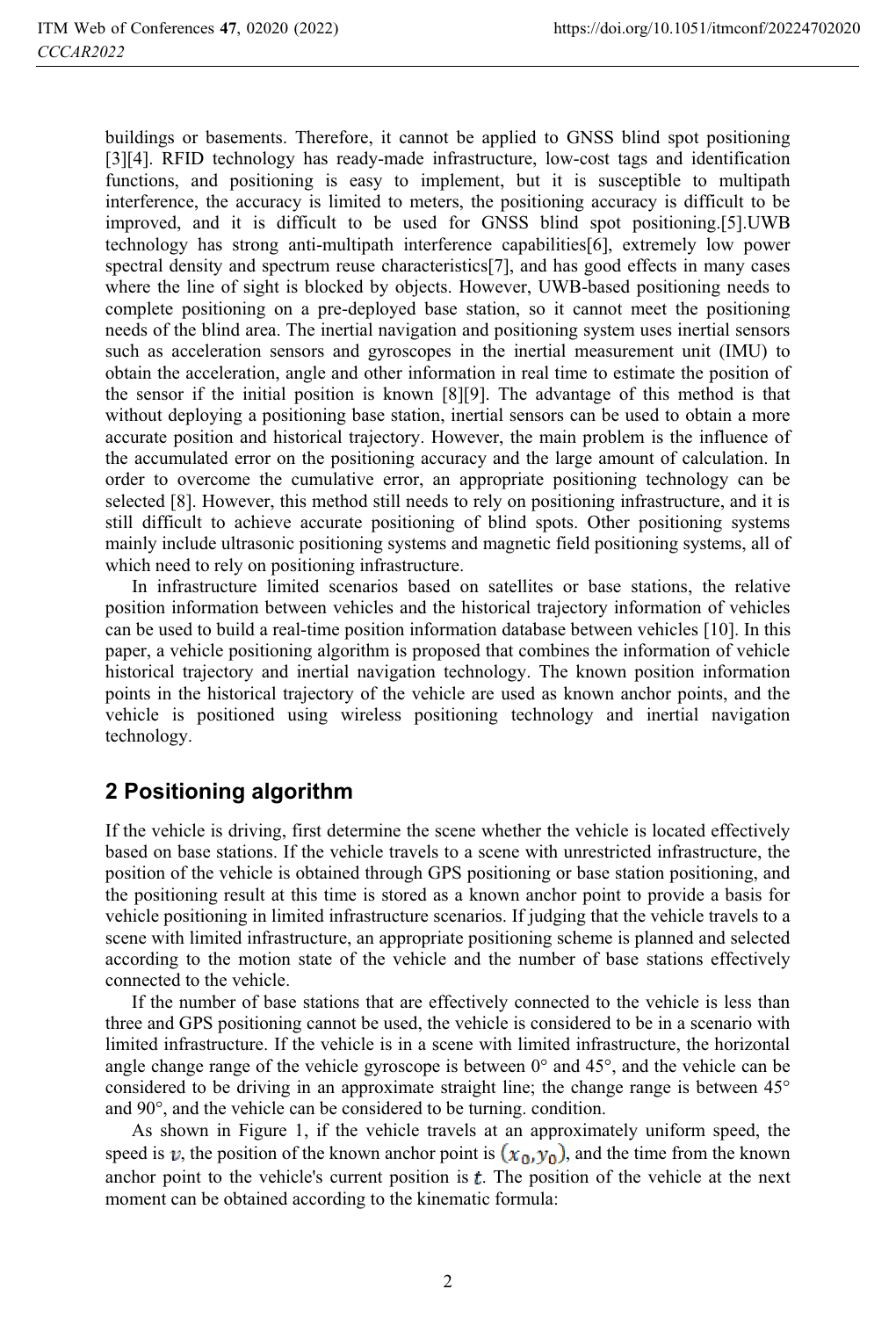

**Fig. 1**. The trajectory of the vehicle is approximately a straight line.



**Fig. 2.** The trajectory of the vehicle is not approximately a straight line.

As shown in Figure 2, if the vehicle's trajectory is not approximately a straight line with the known anchor point, the vehicle's driving angle  $\alpha$  can be determined by the on-board gyroscope, and the acceleration a can be obtained from the accelerometer. The anchor point is known until the vehicle reaches the current position. The time is  $\tau$  and speed is  $\nu$ .

It can be seen from the figure that the position of the known anchor point is  $(x_0, y_0)$ , and the time from the known anchor point to the current position of the vehicle is  $t$ . According to the laws of kinematics, the distance  $d_1$  from the known anchor point to the vehicle can be calculated.

$$
d_1 = v_0 t + \frac{1}{2} \alpha t^2 \tag{2}
$$

Assuming that the known anchor points in the graph are A, B, C, the coordinates of these three anchor nodes are  $(x_1, y_1)$ ,  $(x_2, y_2)$  and  $(x_3, y_3)$ , and the unknown node D The coordinates of is  $(x, y)$ , and the distances from D to nodes A, B, and C are  $d_1$ ,  $d_2$ , and  $d_3$ , respectively. According to the distance formula between two points  $(x - x_i)^2 + (y - y_i)^2 = d_i^2$ , the formula (3) can be obtained.

$$
\begin{cases}\n\sqrt{(x-x_1)^2 + (y-y_1)^2} = d_1 \\
\sqrt{(x-x_2)^2 + (y-y_2)^2} = d_2 \\
\sqrt{(x-x_3)^2 + (y-y_3)^2} = d_3\n\end{cases}
$$
\n(3)

From (3), the coordinate value of node D can be obtained:

$$
\begin{pmatrix} x \ y \end{pmatrix} = \begin{pmatrix} 2(x_1 - x_3) & 2(y_1 - y_3) \\ 2(x_2 - x_3) & 2(y_2 - y_3) \end{pmatrix}^{-1} \begin{pmatrix} x_1^2 - x_8^2 + y_1^2 - y_8^2 + d_8^2 - d_1^2 \\ x_2^2 - x_8^2 + y_2^2 - y_8^2 + d_8^2 - d_2^2 \end{pmatrix}
$$
 (4)

According to the number of base stations that are effectively connected to the vehicle, an appropriate number of anchor points are selected for trilateration.

If a vehicle is turning at a slower speed, the arc of a short turn can be approximated as a straight line.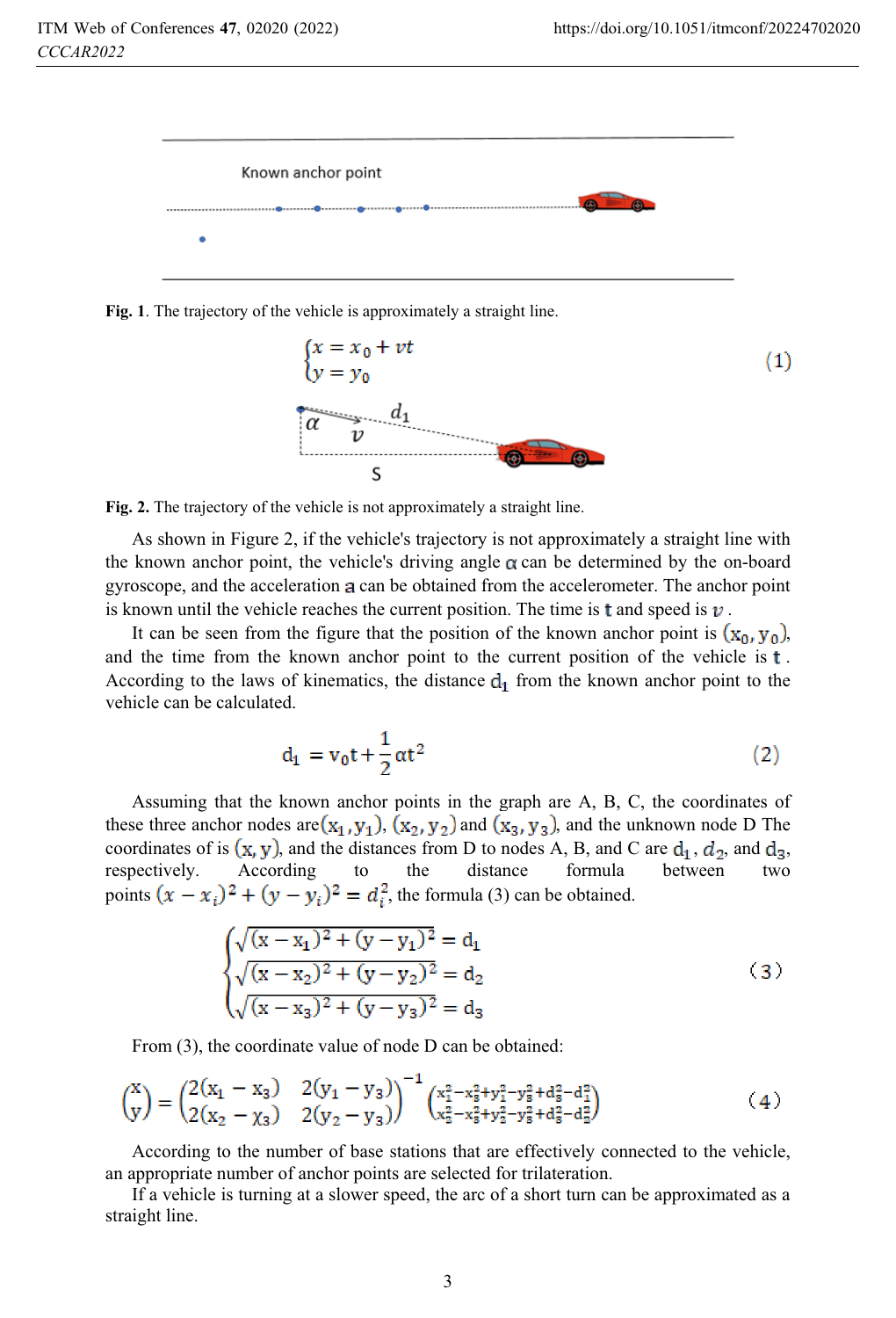

**Fig. 3.** Vehicle turning state.

Figure 3 shows the turning angle, the speed, acceleration, and time of the vehicle are known, assuming that the position where the vehicle is ready to turn is  $(\mathbf{x}_0, \mathbf{v}_0)$ 

$$
\begin{cases}\nd_4 = v_0 t + \frac{1}{2}at^2 \\
x_1 = d_4 \sin \alpha \\
y_1 = d_4 \cos \alpha\n\end{cases}
$$
\n(5)

From this, the positioning result  $(x_1, y_1)$  can be obtained.

#### **3 Results and discussions**

In order to verify the effectiveness of the proposed positioning algorithm, this section uses MATLAB to simulate the positioning accuracy based on different vehicle motion states. If the vehicle moves approximately in a straight line, the vehicle speed  $v=15$ m/s. As shown in Figure 4, the positioning accuracy changes approximately linearly, and finally tends to be stable. Among them, the curve of effective base station number  $N=1$  and  $N=2$  overlaps slightly in the positioning graph, and the positioning result is roughly the same. As N increases, the positioning accuracy improves, and the positioning accuracy is up to centimeter level, which is of great significance to solve the positioning in a scene with limited infrastructure.

If the vehicle turns, the vehicle speed  $v=10$  m/s. As shown in Figure 5, if N=0, the vehicle positioning accuracy cannot be lower than 7cm, so the positioning accuracy of  $N=0$ during horizontal turning movement is lower than the approximate linear horizontal movement. However, as N increases, the positioning accuracy improves, and the positioning accuracy can be maintained at about 11 cm. The positioning accuracy is also approximately centimetre level. If the vehicle is turning, which requires a faster positioning rate, the proposed algorithm can meet the speed requirements to a great extent and ensure positioning accuracy due to its low complexity.



**Fig. 4**. The positioning accuracy if the vehicle moves approximately in a straight line.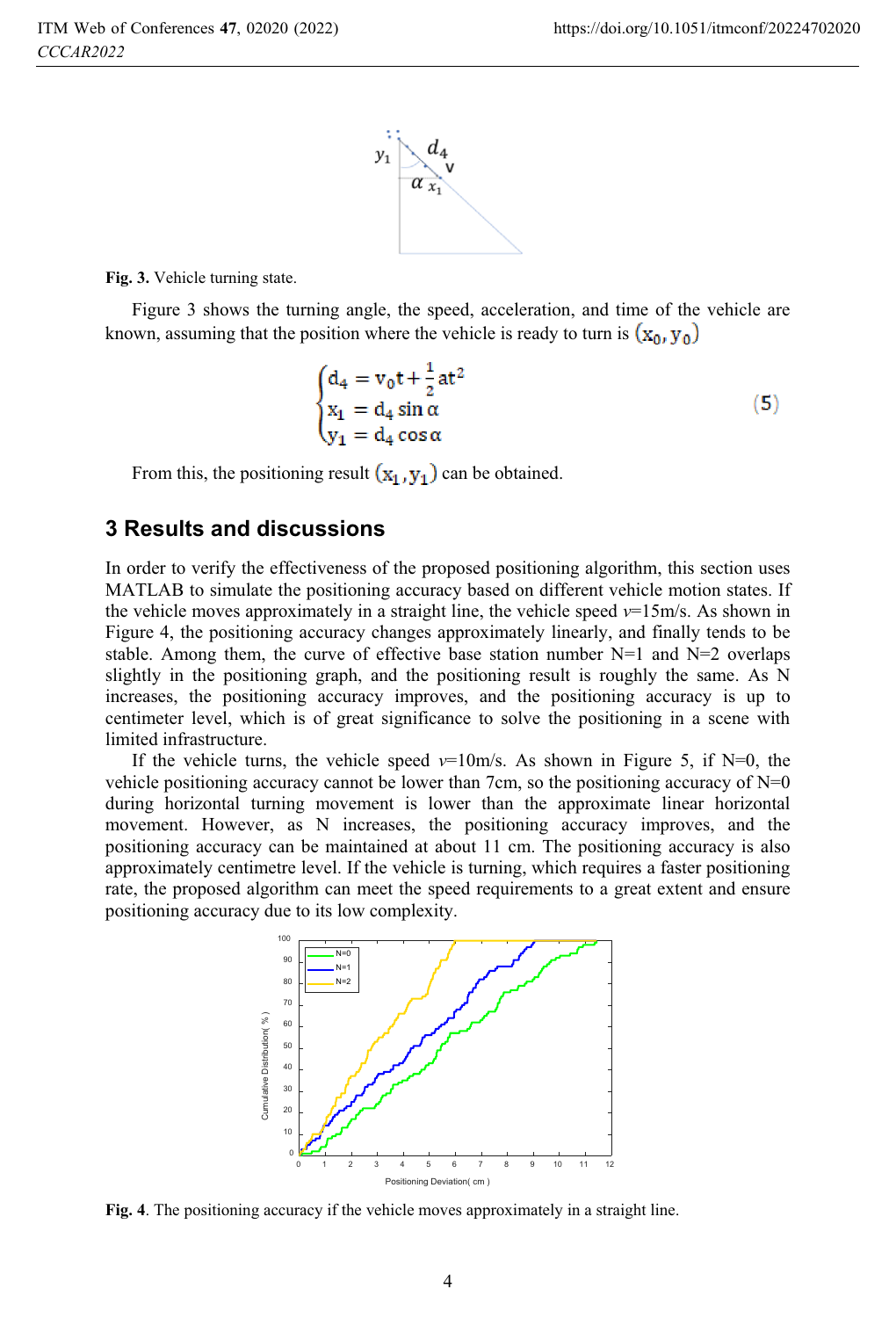

**Fig. 5.** The positioning accuracy if the vehicle turns.

# **4 Conclusion**

Positioning technology is the basis for the application of IoV. A vehicle positioning algorithm is proposed based on vehicle motion state in infrastructure limited scenarios in this paper. The simulation analysis shows that the proposed algorithm can significantly improve the positioning accuracy, which is up to centimeter level with higher time efficiency. The results are of great significance for the wide application of IoV.

This work was sponsored by Natural Science Foundation of Chongqing, China (No. cstc2019jcyjmsxmX0821), Science and Technology Research Program of Chongqing Municipal Education Commission (Grant No. KJQN201901418, KJQN202101437), Guangxi Key Laboratory of Trusted Software (No. kx202015), National Natural Science Foundation of China (No. U21A20448), Cooperative Projects between Undergraduate Universities in Chongqing and Institutes affiliated with Chinese Academy of Sciences (No. HZ2021014).

#### **References**

- 1. Benslimane A. Localization in vehicular ad hoc networks. *Proceedings of the Systems Commun- ications*. Montreal, USA, 2005: 19-25.
- 2. Ferreira A F G, Fernandes D M A, Catarino A P, et al. Localization and positioning systems for emergency responders: A survey. *IEEE Communications Surveys & Tutorials*, 2017, 19(4): 2836-2870.
- 3. Lin P, Li Q, Fan Q, et al. A real-time location-based services system using WiFi fingerprinting algorithm for safety risk assessment of workers in tunnels. *Mathematical Problems in Engineering*, 2014: 1-10.
- 4. HoQ D, Gao Y, Le-Ngoc T. Challenges and research opportunities in wireless communication networks for smart grid. *IEEE Wireless Communications*, 2013, 20(3): 89-95.
- 5. Carotenuto R,Merenda M, Iero D, et al. Ranging RFID Tags With Ultrasound. *IEEE SENSORS JOURNAL*, 2018.18(7): 2967.
- 6. Briese D, Kunze H,Rose G. UWB localization using adaptive covariance Kalman Filter based on sensor fusion. *IEEE International Conference on Ubiquitous Wireless Broadband (IcUwB)*, 2017: 1-2.